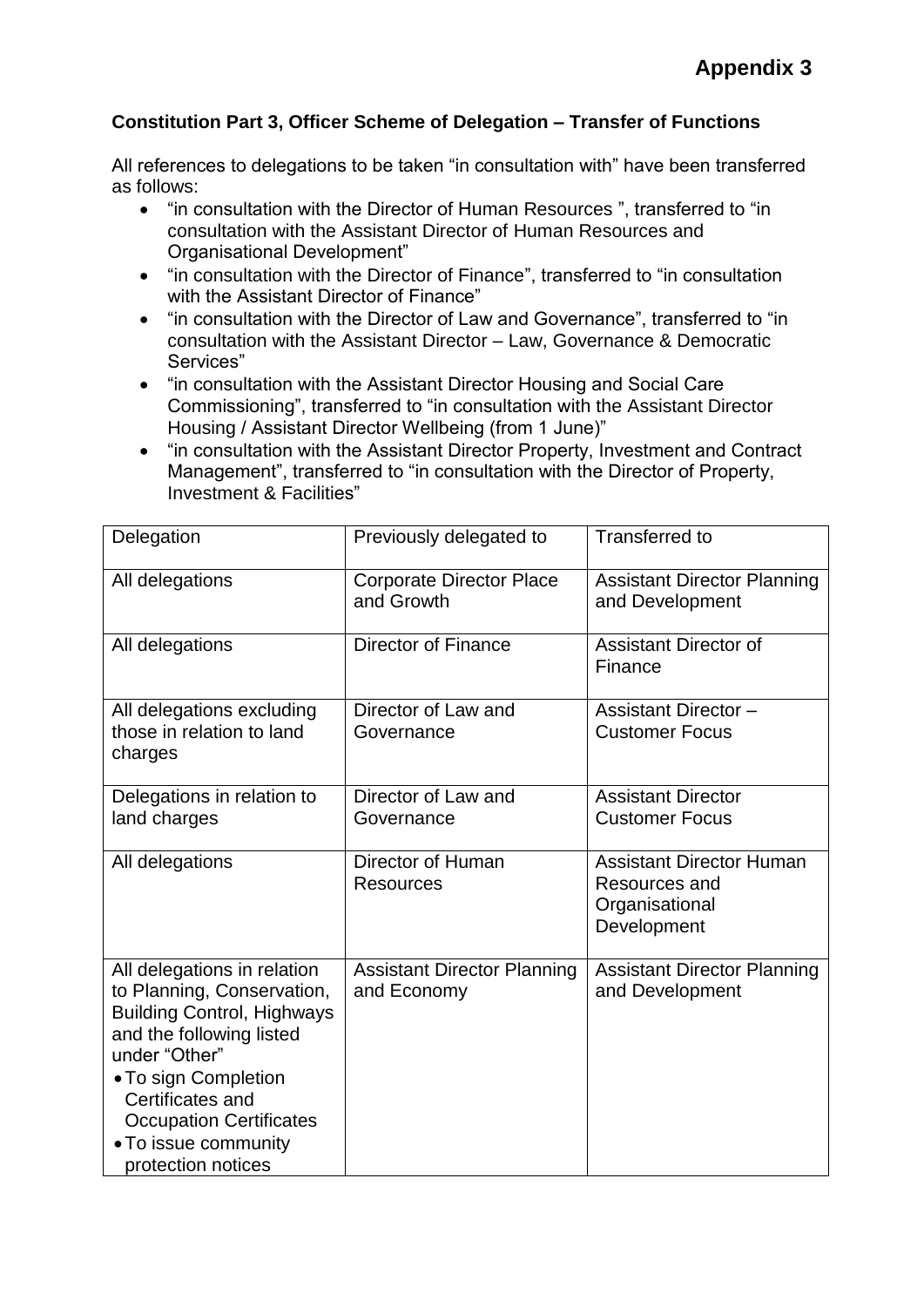| • To agree statements of<br>common ground that may<br>be necessary with<br>developers and statutory<br>bodies as part of the<br>'development consent'<br>process<br>• To arrange planning site<br>visits as required in<br>consultation with the<br>Chairman of Planning<br>Committee.                                                                                                                                                                                                                                                                                                                                                                                                                                                                                                                                                                                                                                                                    |                                                   |                                                 |
|-----------------------------------------------------------------------------------------------------------------------------------------------------------------------------------------------------------------------------------------------------------------------------------------------------------------------------------------------------------------------------------------------------------------------------------------------------------------------------------------------------------------------------------------------------------------------------------------------------------------------------------------------------------------------------------------------------------------------------------------------------------------------------------------------------------------------------------------------------------------------------------------------------------------------------------------------------------|---------------------------------------------------|-------------------------------------------------|
| The following delegations<br>listed under "Other"<br>• To exercise the Council's<br>powers to take steps to<br>encourage visitors to the<br>area in support of the<br>local economy including<br>the provision of tourist<br>information where<br>appropriate.<br>• To provide business and<br>employment services,<br>including<br>apprenticeships, job<br>clubs and business<br>advice.<br>• To serve notices seeking<br>possession of residential<br>Council tenancies (of any<br>tenure) in consultation<br>with the Assistant<br><b>Director Housing</b><br>(Assistant Director of<br>Wellbeing from 1 June)<br>• To acquire and manage<br>properties for the<br>purpose of residential<br>housing accommodation<br>subject to the Director of<br>Property, Investment &<br>Facilities Management,<br><b>Assistant Director of</b><br><b>Wellbeing &amp; Community</b><br>being satisfied as to the<br>consideration payable for<br>such acquisition | <b>Assistant Director Planning</b><br>and Economy | <b>Assistant Director Growth</b><br>and Economy |